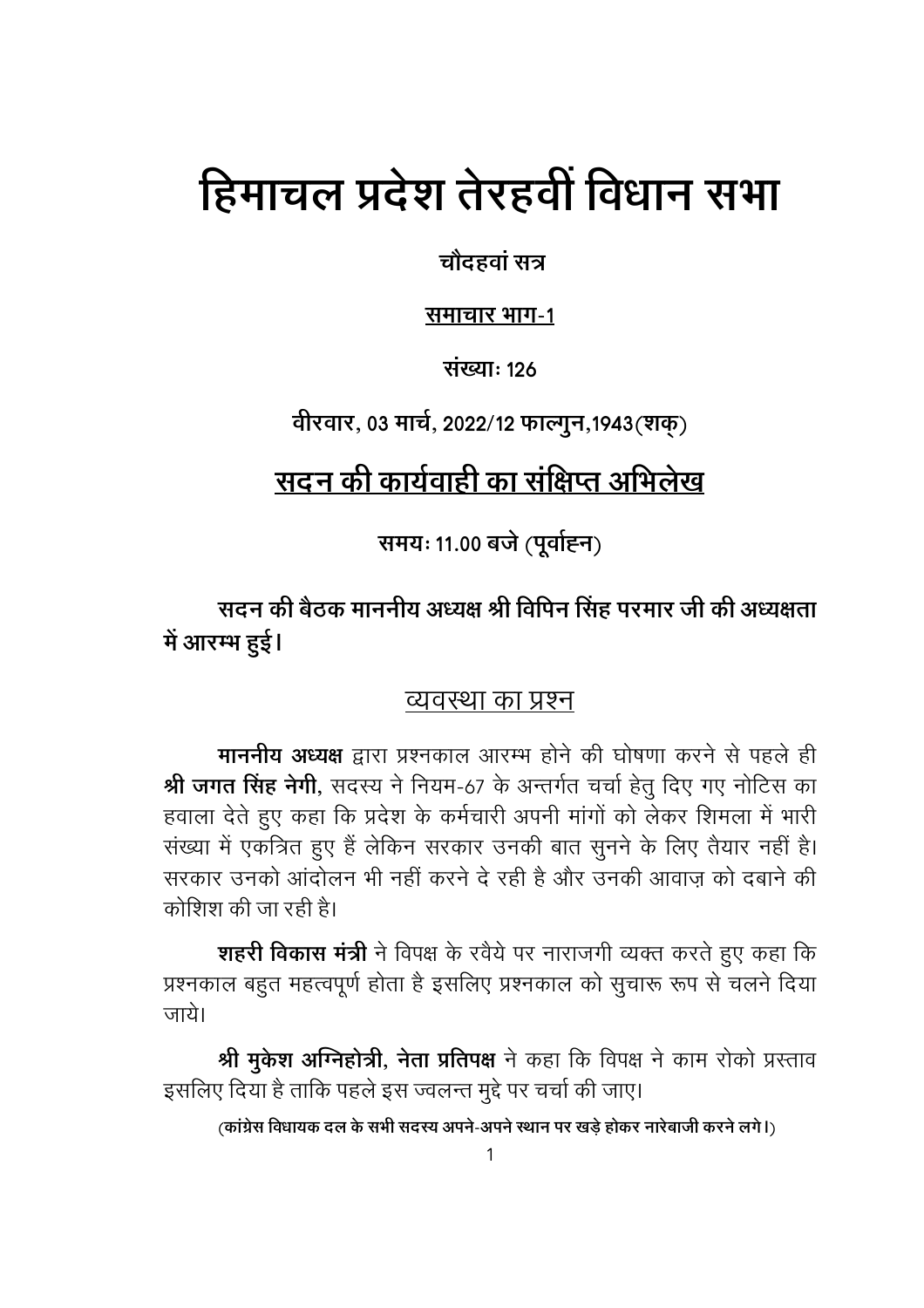माननीय अध्यक्ष ने निम्नलिखित व्यवस्था दी-

"आपका मुद्दा मेरे पास आ गया है और मैंने इसे सरकार को भेज दिया है। दिनांक 02.03.2022 को प्रातः 09.55 बजे सर्वश्री जगत सिंह नेगी, मुकेश अग्निहोत्री, मोहन लाल ब्राक्टा, राम लाल ठाकुर, सुन्दर सिंह ठाकुर, सतपाल सिंह रायजादा, सुखविन्द्र सिंह सुक्खु, लखविन्द्र सिंह राणा, संजय अवस्थी, नन्द लाल व श्री इन्द्र दत्त लखनपाल माननीय सदस्यों से नियम-67 के अन्तर्गत स्थगन प्रस्ताव की सूचना प्राप्त हुई है जोकि प्रदेश के लाखों कर्मचारी जो पुरानी पेंशन योजना को पुनः बहाल करने हेतु लम्बे समय से आंदोलनरत्त हैं, में व्याप्त भारी रोष से उत्पन्न स्थिति के संबंध में है।"

### (माननीय अध्यक्ष द्वारा दी जा रही व्यवस्था से असंतुष्ट होकर कांग्रेस विधायक दल के सदस्य तथा श्री राकेश सिंघा (माकपा) सदन के बीचोंबीच आकर नारेबाजी करने लगे l)

हिमाचल प्रदेश विधान सभा की प्रक्रिया एवं कार्य संचालन नियम-119 (7) के अन्तर्गत जैसा प्रावधित है, उसमें ऐसे विषय पर चर्चा नहीं की जाएगी जिस पर उसी सत्र में चर्चा होने की संभावना हो। इस विषय पर सर्वश्री राम लाल ठाकुर, जगत सिंह नेगी, सुभाष ठाकुर, संजय अवस्थी, पवन कुमार काज़ल व श्रीमती आशा कुमारी माननीय सदस्यों से तारांकित प्रश्न उत्तर हेतु प्राप्त हुआ है जिस पर माननीय सदस्यगण अनुपूरक प्रश्न भी पूछ सकते हैं। इस प्रश्न को मैंने उत्तर हेतु प्रेषित कर दिया है। जैसे ही विभाग से उत्तर प्राप्त होगा, मैं अपना विनिश्चय दूंगा। अतः इस स्थगन प्रस्ताव पर अविलम्ब सभा के कार्य को स्थगित करके इस प्रस्ताव पर चर्चा करने का कोई औचित्य नहीं बनता है। इसलिए मैं इस प्रस्ताव को निरस्त करता हूं"। नारेबाजी के बीच में माननीय अध्यक्ष ने प्रश्नकाल आरम्भ कर दिया।

#### प्रश्नोत्तर  $1<sub>1</sub>$

#### तारांकित प्रश्न  $(1)$

तारांकित प्रश्नः 4735, 4737, 4739, के उत्तर पर अनुपूरक प्रश्न पूछे गए तथा संबंधित मंत्रियों द्वारा उत्तर दिए गए। 11.15 बजे पूर्वाह्न कांग्रेस विधायक दल तथा माननीय सदस्य. श्री राकेश सिंघा(माकपा) ने सदन से बहिर्गमन किया। माननीय मुख्य मंत्री ने विपक्ष के बहिर्गमन की कड़े शब्दों में निंदा एवं भर्त्सना की। तारांकित प्रश्नः 4741 के उत्तर पर जिया लाला द्वारा (प्राधिकृत) बिक्रम सिंह जरयाल द्वारा अनुपूरक प्रश्न पूछे गए तथा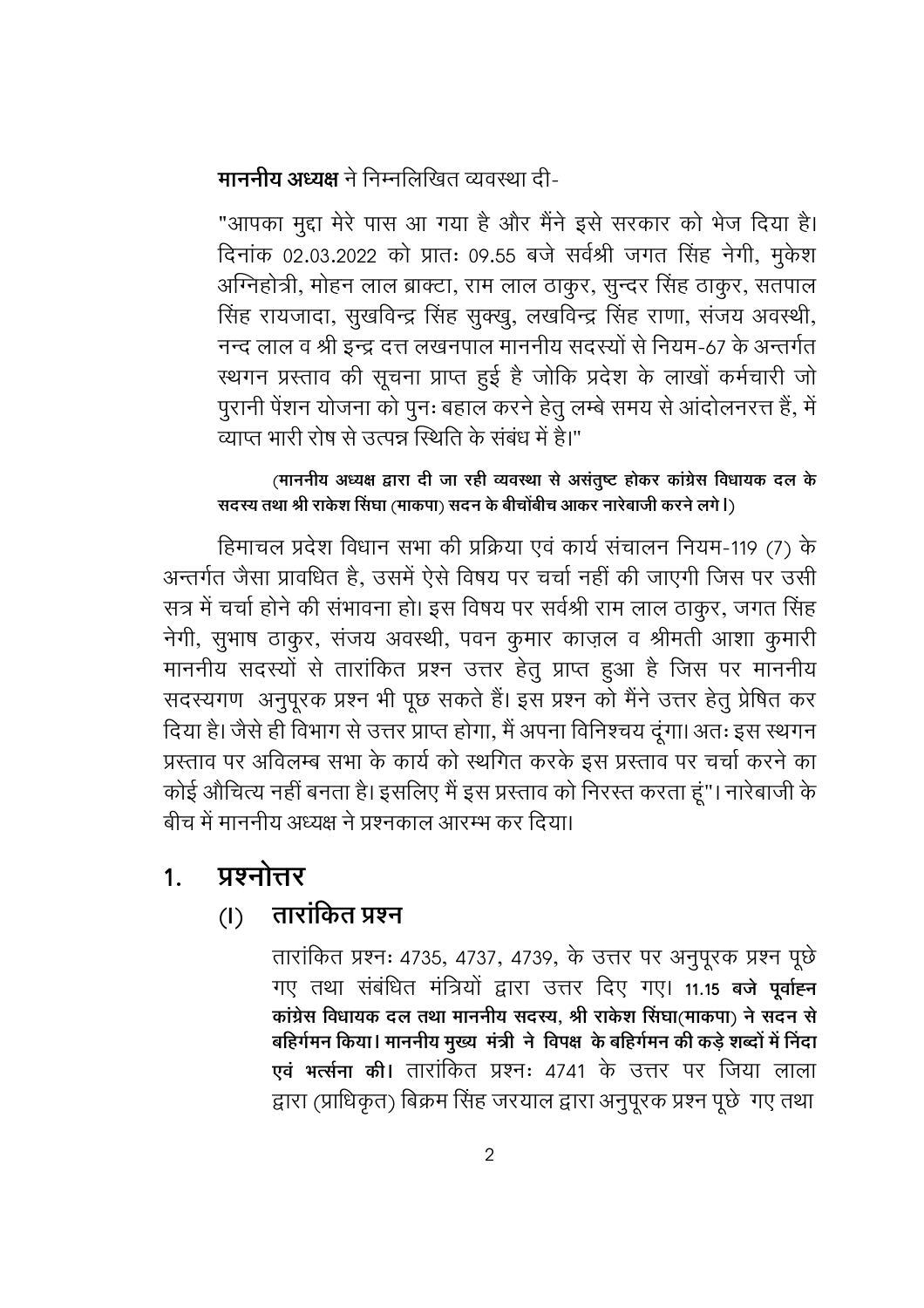संबंधित मंत्री द्वारा उत्तर दिए गए। (11.35 बजे पुर्वाह्न विपक्ष के कुछेक सदस्य सदन में वापिस लौटे।) तारांकित प्रश्नः 4745, 4746, 4748, 4750, 4752, 4755 से 4757 के उत्तर पर अनुपूरक प्रश्न पूछे गए तथा संबंधित मंत्रियों द्वारा उत्तर दिए गए। तारांकित प्रश्नः 4736, 4738, 4740, 4742 से 4744, 4747, 4749, 4751, 4753 तथा 4754 के उत्तर पर सदस्यों की अनुपस्थिति के कारण अनुपूरक प्रश्न नहीं पूछे गए। तारांकित प्रश्न संख्या: 4758 से 4791 के उत्तर संबंधित मंत्रियों द्वारा दिए गए समझे गए।

#### अतारांकित प्रश्न  $(II)$

अतारांकित प्रश्न संख्या: 1930 से 1946 तक के उत्तर सभा पटल पर रखे गए।

#### कांगज़ात सभा पटल पर  $2.$

- श्री जय राम ठाकुर, मुख्य मन्त्री ने हिमाचल प्रदेश के आर्थिक सर्वेक्षण,  $(1)$ वर्ष 2021-22 की प्रति सभा पटल पर रखी।
- श्री महेन्द्र सिंह, जल शक्ति मन्त्री ने कम्पनी अधिनियम, 1956 की धारा  $(2)$ 619(4) के अन्तर्गत हिमाचल प्रदेश उद्यान उपज विपणन एवं विधायन निगम सीमित का 46वां वार्षिक प्रतिवेदन वर्ष 2019-2020 (विलम्ब के कारणों सहित) की प्रति सभा पटल पर रखी।
- श्री वीरेन्द्र कंवर, ग्रामीण विकास एवं पंचायती राज मन्त्री ने हिमाचल प्रदेश  $(3)$ पंचायती राज अधिनियम, 1994 की धारा 186 की उप-धारा (4) के अन्तर्गत हिमाचल प्रदेश पंचायती राज (जिला परिषद में तकनीकी सहायक की नियुक्ति एवं सेवा शर्तें) नियम, 2020 जोकि अधिसूचना संख्याःपीसीएच-एचबी (1)1/2019-टीए-II-49761-882 दिनांक 17.08.2020 द्वारा अधिसूचित तथा शासकीय राजपत्र में दिनांक २९.०८.२०२० को प्रकाशित की प्रति सभा पटल पर रखी।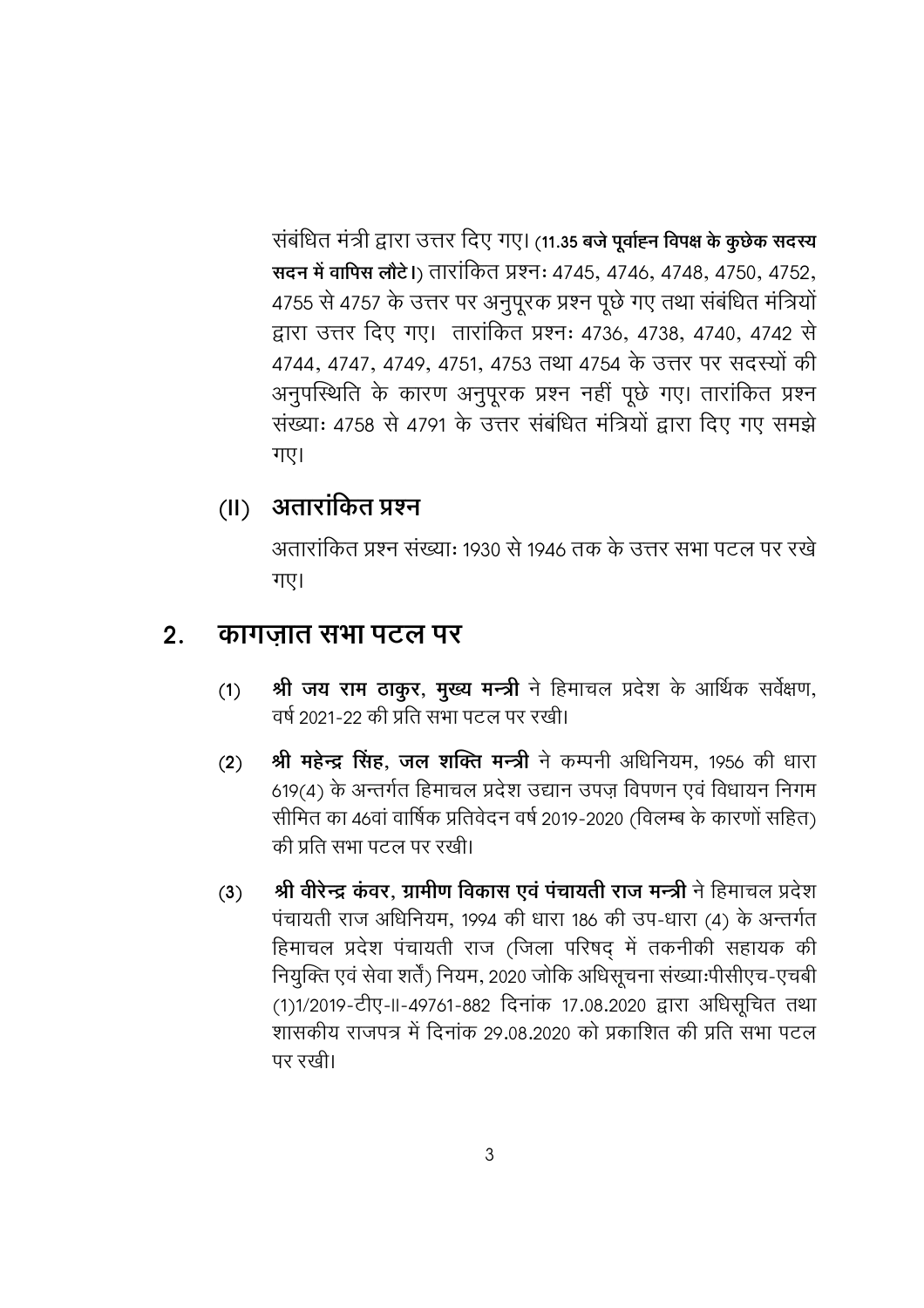#### सदन की समितियों के प्रतिवेदन  $3.$

- श्री बलबीर सिंह, सभापति, कल्याण समिति (वर्ष 2021-22) ने समिति के  $(1)$ निम्न प्रतिवेदनों की एक-एक प्रति सभा में उपस्थापित की तथा सदन के पटल पर रखीः-
	- समिति का 37वां मूल प्रतिवेदन जोकि प्रदेश में संचालित "प्रधानमन्त्री  $(i)$ मात वन्दना योजना" से सम्बन्धित गतिविधियों की संवीक्षा पर आधारित तथा सामाजिक न्याय एवं अधिकारिता विभाग से सम्बन्धित है ;
	- समिति का 38वां कार्रवाई प्रतिवेदन (तेरहवीं विधान सभा) जोकि  $(ii)$ समिति के 25वां मूल प्रतिवेदन (तेरहवीं विधान सभा) (वर्ष 2020-21) में अन्तर्विष्ट सिफारिशों पर आधारित तथा सामाजिक न्याय एवं अधिकारिता विभाग से सम्बन्धित है:
	- समिति का 39वां कार्रवाई प्रतिवेदन (तेरहवीं विधान सभा) जोकि  $(iii)$ समिति के 33वें मुल प्रतिवेदन (तेरहवीं विधान सभा) (वर्ष 2020-21) में अन्तर्विष्ट सिफारिशों पर आधारित तथा सामाजिक न्याय एवं अधिकारिता विभाग के अन्तर्गत "अनुसूचित जाति एवं जनजाति विकास निगम की योजनाओं" से सम्बन्धित है: और
	- समिति का 40वां कार्रवाई प्रतिवेदन (तेरहवीं विधान सभा) जोकि  $(iv)$ समिति के 22वें मूल प्रतिवेदन (तेरहवीं विधान सभा) (वर्ष 2019-20) में अन्तर्विष्ट सिफारिशों पर आधारित तथा सामाजिक न्याय एवं अधिकारिता विभाग के अन्तर्गत "बेटी है अनमोल योजना" से सम्बन्धित है ।
- (2) श्री हीरा लाल, सभापति, सामान्य विकास समिति (वर्ष 2021-22) ने समिति के निम्न प्रतिवेदनों की एक-एक प्रति सभा में उपस्थापित की तथा सदन के पटल पर रखी:-
	- समिति का 28वां मूल प्रतिवेदन जोकि परिवहन विभाग की  $(i)$ गतिविधियों/कार्यों की संवीक्षा पर आधारित है: और
	- समिति का 29वां कार्रवाई प्रतिवेदन (तेरहवीं विधान सभा) जोकि  $(ii)$ समिति के 20वें मूल प्रतिवेदन (तेरहवीं विधान सभा) (वर्ष 2020-21) में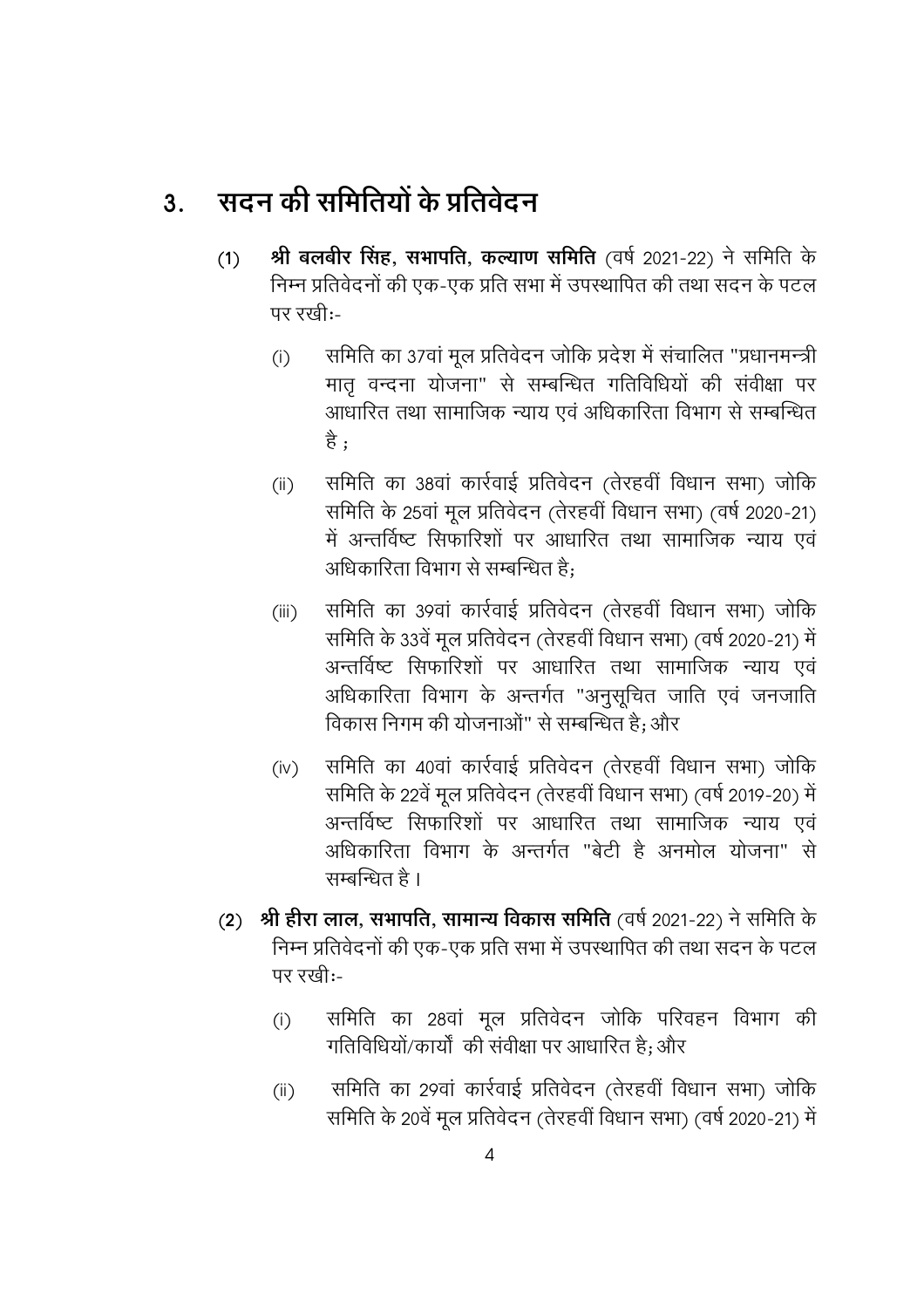अन्तर्विष्ट सिफारिशों पर आधारित तथा परिवहन विभाग से सम्बन्धित है।

- $(3)$  श्री बलबीर सिंह वर्मा, सभापति, ग्रामीण नियोजन समिति (वर्ष 2021-2022) ने समिति के निम्न प्रतिवेदनों की प्रति सभा में एक-एक उपस्थापित की तथा सदन के पटल पर रखी:-
	- समिति के अष्टम मूल प्रतिवेदन (बारहवीं विधान सभा) (वर्ष 2014-15)  $(i)$ में अन्तर्विष्ट सिफारिशों पर बना 18वां कार्रवाई प्रतिवेदन (बारहवीं विधान सभा) (वर्ष 2015-16) में निहित सिफारिशों पर सरकार द्वारा कृत कार्रवाई पर आधारित अंग्रेत्तर कार्रवाई विवरण जोकि उद्योग विभाग से सम्बन्धित है: और
	- समिति के अष्टम् मूल प्रतिवेदन (तेरहवीं विधान सभा) (वर्ष 2018-19)  $(ii)$ में अन्तर्विष्ट सिफारिशों पर बना 21वां कार्रवाई प्रतिवेदन (तेरहवीं विधान सभा) (वर्ष 2020-21) में निहित सिफारिशों पर सरकार द्वारा कृत कार्रवाई पर आधारित अग्रेत्तर कार्रवाई विवरण जोकि ग्रामीण विकास विभाग से सम्बन्धित है।

#### विधान सभा कार्य-सलाहकार समिति का प्रतिवेदन  $\boldsymbol{A}$ .

कर्नल इन्द्र सिंह, सदस्य ने कार्य-सलाहकार समिति का अठारहवां प्रतिवेदन (तेरहवीं विधान सभा) सभा में उपस्थापित किया तथा स्वीकृति हेतू प्रस्ताव भी किया।

# प्रस्ताव स्वीकार हुआ।

# मुख्य मंत्री द्वारा वक्तव्य

**माननीय मुख्य मंत्री** ने यूक्रेन में फंसे हुए हिमाचल के बच्चों व लोगों की सकुशल वापसी हेतु सरकार द्वारा किए जा रहे प्रयासों बारे विस्तृत वक्तव्य दिया।

श्रीमती आशा कुमारी, सदस्या ने कहा कि जो बच्चे खारकीव, सुमी और कीव में फंसे हुए हैं उन्हें बॉर्डर तक पहुंचाने के इन्तज़ाम में तेजी लाई जाए ताकि बच्चे सकुशल परिजनों के पास पहुंचे।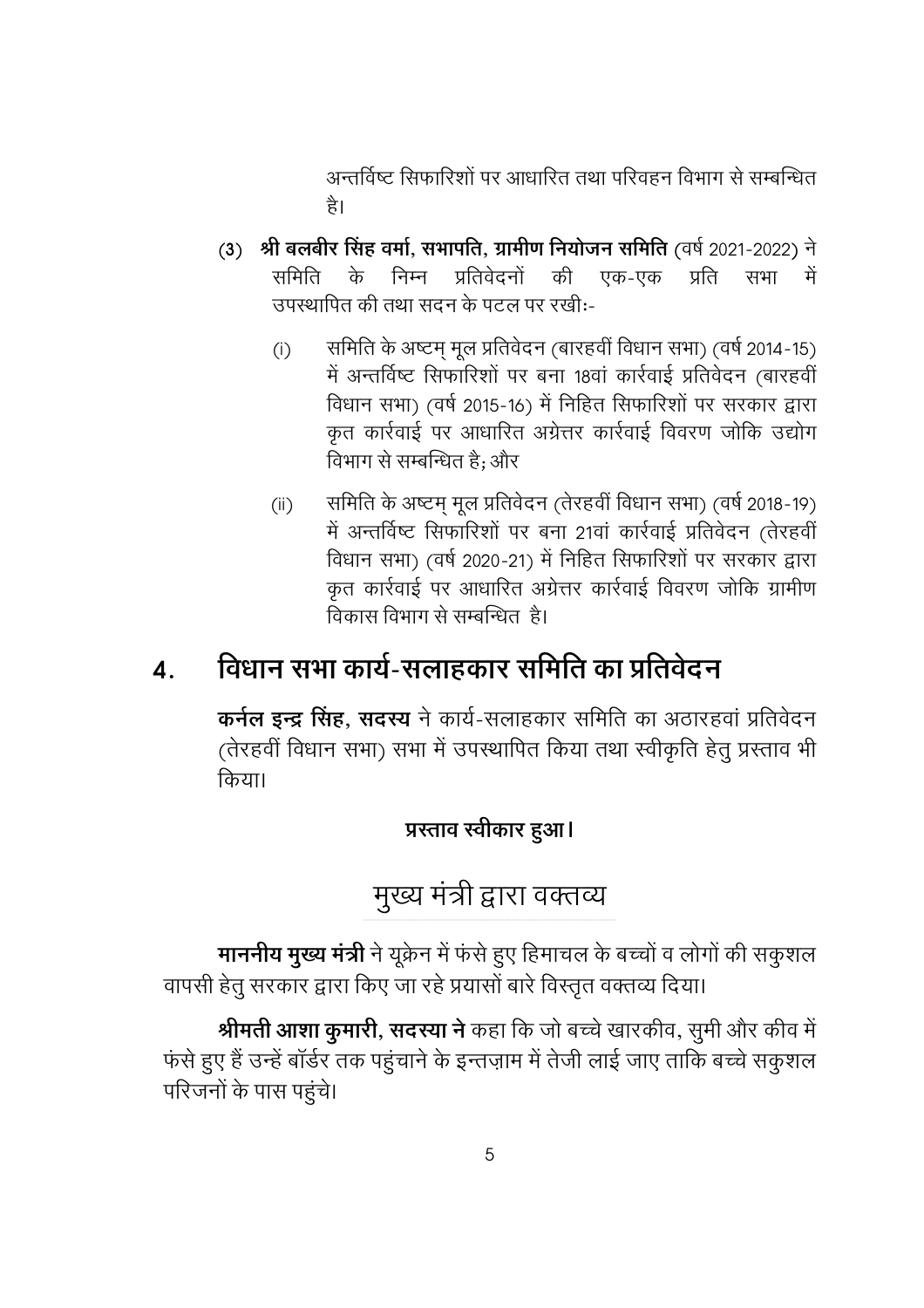# <u>5 मौर-सरकारी सदस्य कार्य</u>

पिछले सत्र में दिनांक 14 दिसम्बर, 2021 को श्री जगत सिंह नेगी, सदस्य द्वारा प्रस्तुत संकल्प "**बदलते परिवेश में विधायको की भूमिका पर यह सदन विचार** करे"

निम्नलिखित ने चर्चा में भाग लिया -

- 1. श्रीमती आशा कुमारी
- 2. श्री नन्द लाल
- 3. श्री मोहन लाल ब्राक्टा
- 4. श्री भवानी सिंह पठानिया
- 5. श्री इन्द्र दत्त लखनपाल
- 6. श्री लखविन्द्र सिंह राणा
- 7. डॉ0 (कर्नल)धनी राम शांडिल
- 8. श्री सुखविन्द्र सिंह सुक्खु
- 9. श्री सतपाल सिंह रायजादा
- 10. श्री राकेश सिंघा

मुख्य मंत्री ने चर्चा का उत्तर दिया।

### संकल्प अस्वीकार

(1.50 बजे अपराह्न सदन की बैठक भोजनावकाश के लिए 02.45 बजे अपराह्न तक स्थगित हुई।)

(भोजनावकाश के उपरान्त 2.55 बजे अपराह्न सदन की बैठक माननीय अध्यक्ष, श्री विपिन सिंह परमार की अध्यक्षता में पुनः आरम्भ हुई।)

## पहला संकल्प

श्री जीत राम कटवाल तथा सह-प्रस्तावक श्री नरेन्द्र ठाकुर ने  $(1)$ निम्नलिखित संकल्प प्रस्तुत किया एवं चर्चा की -

> "श्रीमद् भगवत् गीता को स्कूली पाठ्यक्रम में शामिल करने बारे यह सदन विचार करे।"

(3.05 बजे अपराह्न माननीय उपाध्यक्ष पदासीन हुए।)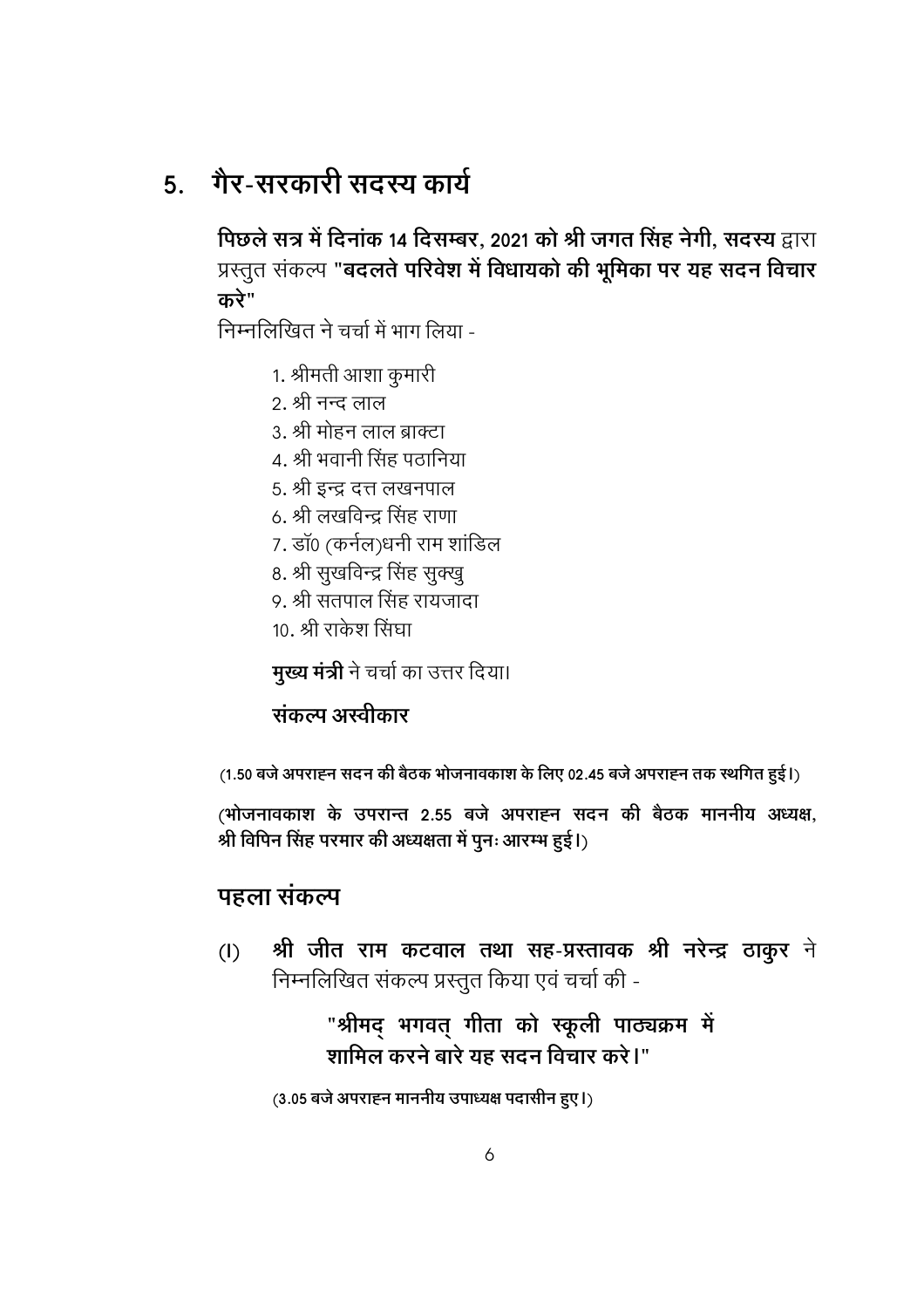निम्नलिखित ने चर्चा में भाग लिया -

- 2. श्री मुकेश अग्निहोत्री
- 3. श्री हीरा लाल
- 4. श्रीमती आशा कुमारी
- 5. श्री विशाल नैहरिया

**शिक्षा मंत्री** ने चर्चा का उत्तर दिया।

संकल्प वापिस हुआ।

# दूसरा संकल्प

- **श्री राकेश सिंघा** ने निम्नलिखित संकल्प प्रस्तुत किया एवं चर्चा  $(II)$ की -

> "This House may frame a policy to grant relief amounting to 50% of the loss incurred due to natural calamities on agricultural and horticultural produce and enhance the relief amount to Five Lacs on the destruction of the house due to fire"

### व्यवस्था का प्रश्न

श्री मुकेश अग्निहोत्री, नेता प्रतिपक्ष ने व्यवस्था के प्रश्न का हवाला देते हुए कहा कि आज पूरे हिमाचल प्रदेश से हजारों कर्मचारी जो सरकार तक अपनी बात पहुंचाने के लिए शिमला आए हुए हैं, उन पर सरकार द्वारा बल प्रयोग किया जा रहा है जोकि बिल्कुल भी उचित नहीं है।

**जल शक्ति मंत्री** ने स्थिति स्पष्ट करते हुए कहा कि सेवारत्त, सेवानिवृत्त या समाज के किसी भी अंग के व्यक्ति को यदि किसी भी तरह की कोई परेशानी है तो उनके लिए माननीय मुख्य मंत्री के कार्यालय के दरवाजे हर वक्त खुले हैं। आज जो भी कर्मचारी शिमला आए हुए हैं, उनसे बार-बार आग्रह किया जा रहा है कि आप 5-7